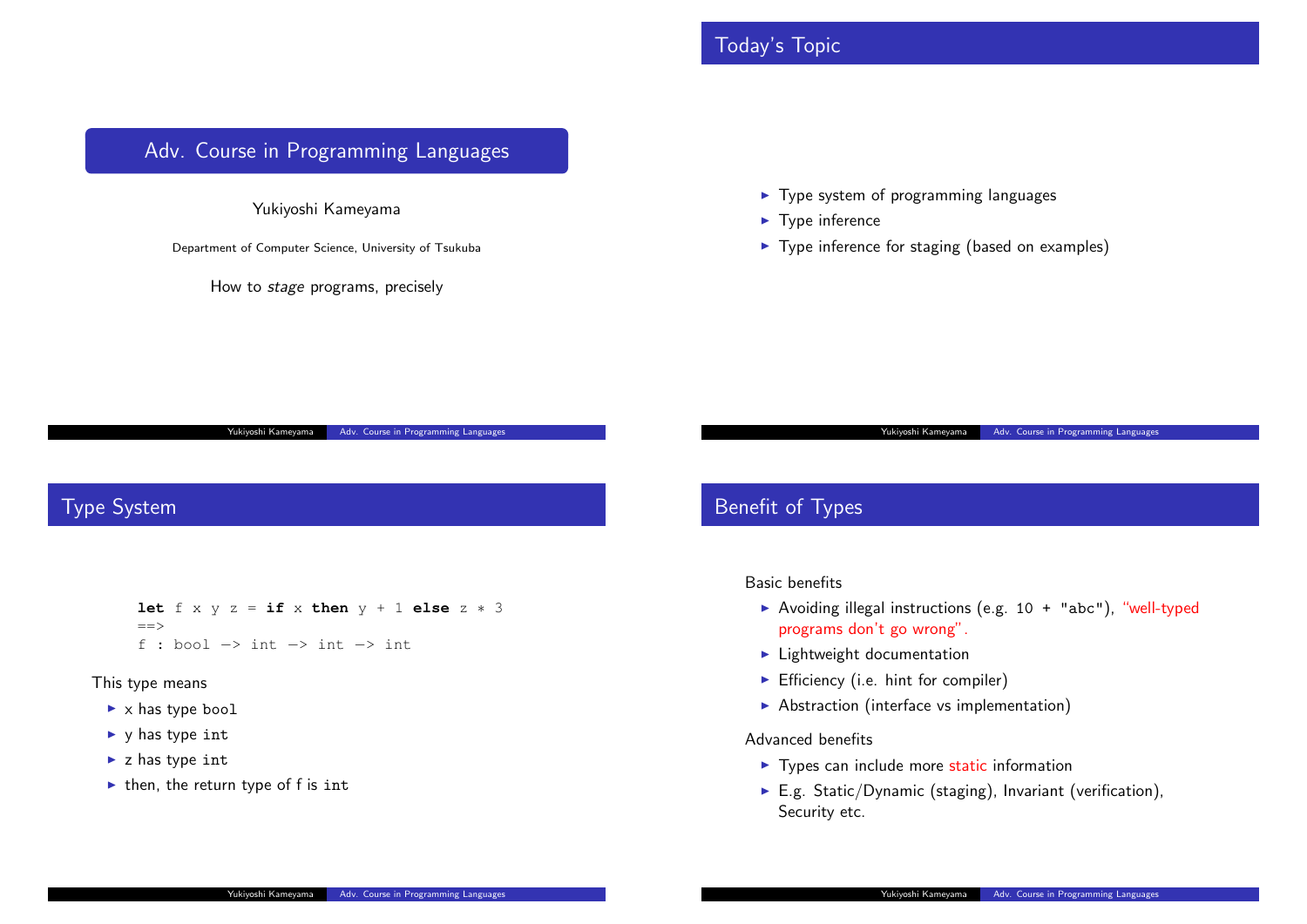# Type inference rules

#### $e = 13$

- ▶ type of e must be int
- $e = e1 + e2$ 
	- ▶ type of e1 must be int
	- ▶ type of e2 must be int
	- ▶ type of e must be int

# Adv. Course in Program

# Example of type inference

let rec power n x **if** n=0 **then** 1 **else** x \* (power

Yukiyoshi Kamey

- $\blacktriangleright$  let  $\alpha$  be type of n
- ▶ let *β* be type of x
- $▶$  let  $\gamma$  be return type of p
- $\blacktriangleright$  n=0 has type bool,  $\alpha$  m
- ▶ 1 has type int, so  $\gamma$  is  $\pi$
- ▶ n-1 has type int
- ▶ (power (n-1) x) has t
- ▶ x\*(power (n-1) x) ha
- ▶ and everything else is OI

Hence, power has type int-

# Types for functional programming languages

### **let** foo x = x+1 : int*−*>int

- **let** goo x y = x+y : int*−*>int*−*>int
- **let** hoo x  $y = \textbf{if} x \textbf{ then } y \textbf{ else } y + 1$ : bool*−*>int*−*>int

# Type inference rules

- $e = if$  e1 then e2 else e3
	- ▶ type of e1 must be boo[l](#page-0-0)
	- ▶ type of e2 can be arbitrary type (*α*)
	- ▶ type of e3 must be *α*
	- ▶ type of e must be *α*
- $e = x$ 
	- **►** type of x can be arbitrary type  $(α)$
	- ▶ type of e must be *α*
	- ▶ (and all occurrences of x must have the same type)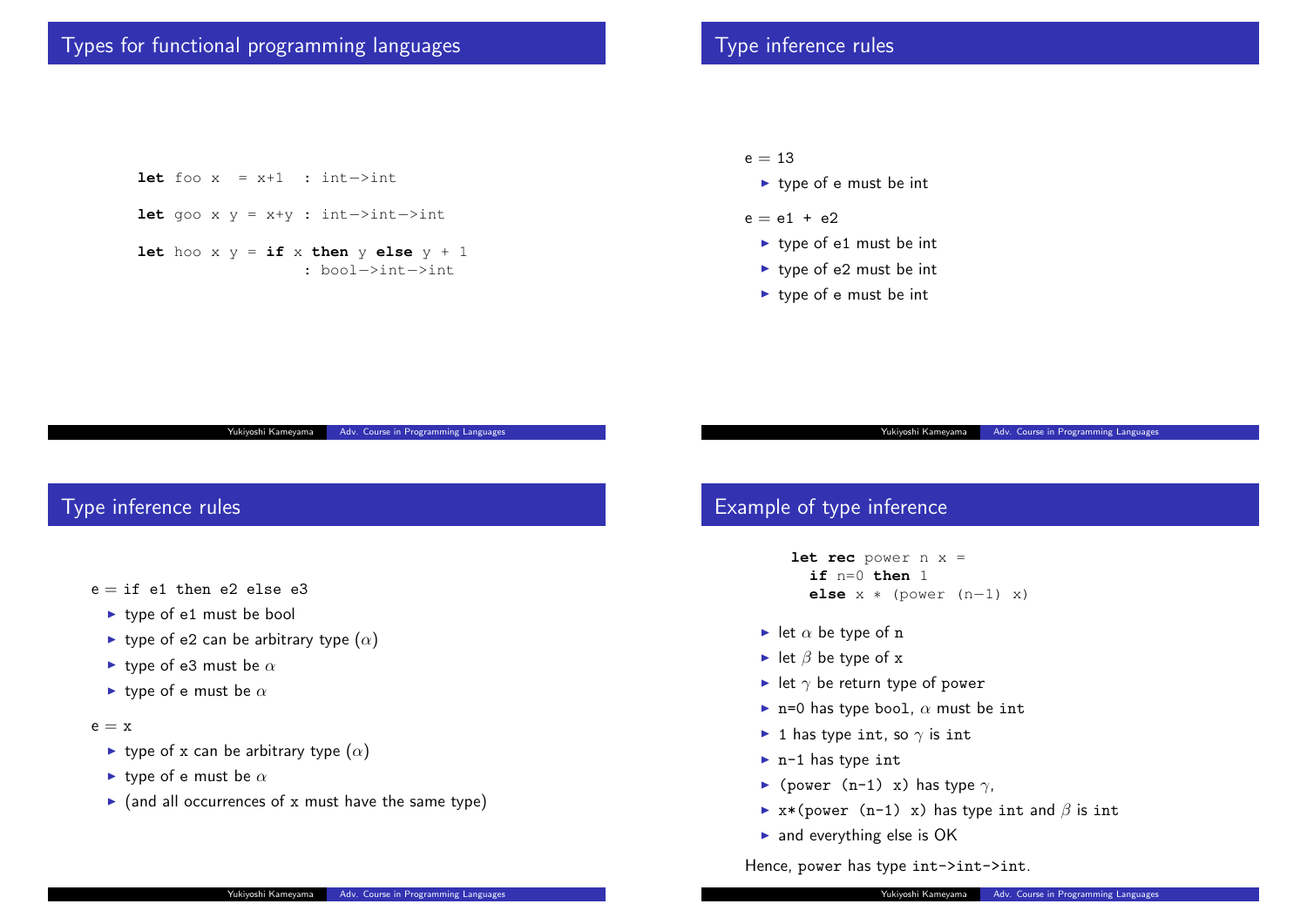### Types for staging (naive version)

#### Type S

- ▶ means type for static values (will be computed and erased)
- ▶ e.g. the parameter *n* of power has type S

#### Type D

- ▶ means type for dynamic values (will become code)
- $\blacktriangleright$  e.g. the parameter *x* of power has type D
- $\blacktriangleright$  e.g. the return type of power is D

#### Type  $t1 \rightarrow t2$

- ▶ means function type from *t*1 to *t*2.
- ▶ e.g. power is expected to have type  $S \rightarrow D \rightarrow D$

No types such as int, bool->bool etc.

Yukiyoshi Kameyama | Adv. Course in Programming Languages

# Notes on Types for Staging

Type D and type  $D \rightarrow D$  differ-A MetaOCaml expression of <**fun** x *−*> x *∗* 3>

A MetaOCaml expression of

**fun** x *−*> < ~x *∗* 3>

Yukiyoshi Kamey

A MetaOCaml expression of fun x -> if x t

# Typing rules for staging

 $e = e1$  e2 (function call)

- $\blacktriangleright$  type of e1, e2, e are D,
- **►** type of e1 is  $\alpha \rightarrow \beta$ , wh
- $e = c$  (constant)
	- ▶ type of e is S or D

# Typing rules for staging

#### $e = e1 + e2$

- ▶ type of e1, e2, and e are S, or
- ▶ type of e1, e2, and e are D
- $e = if$  e1 then e2 else e3
	- ▶ type of e1 must be S or D, and
	- ▶ type of e2,e3,e must be the same
	- $\triangleright$  if type of e1 is D, so is e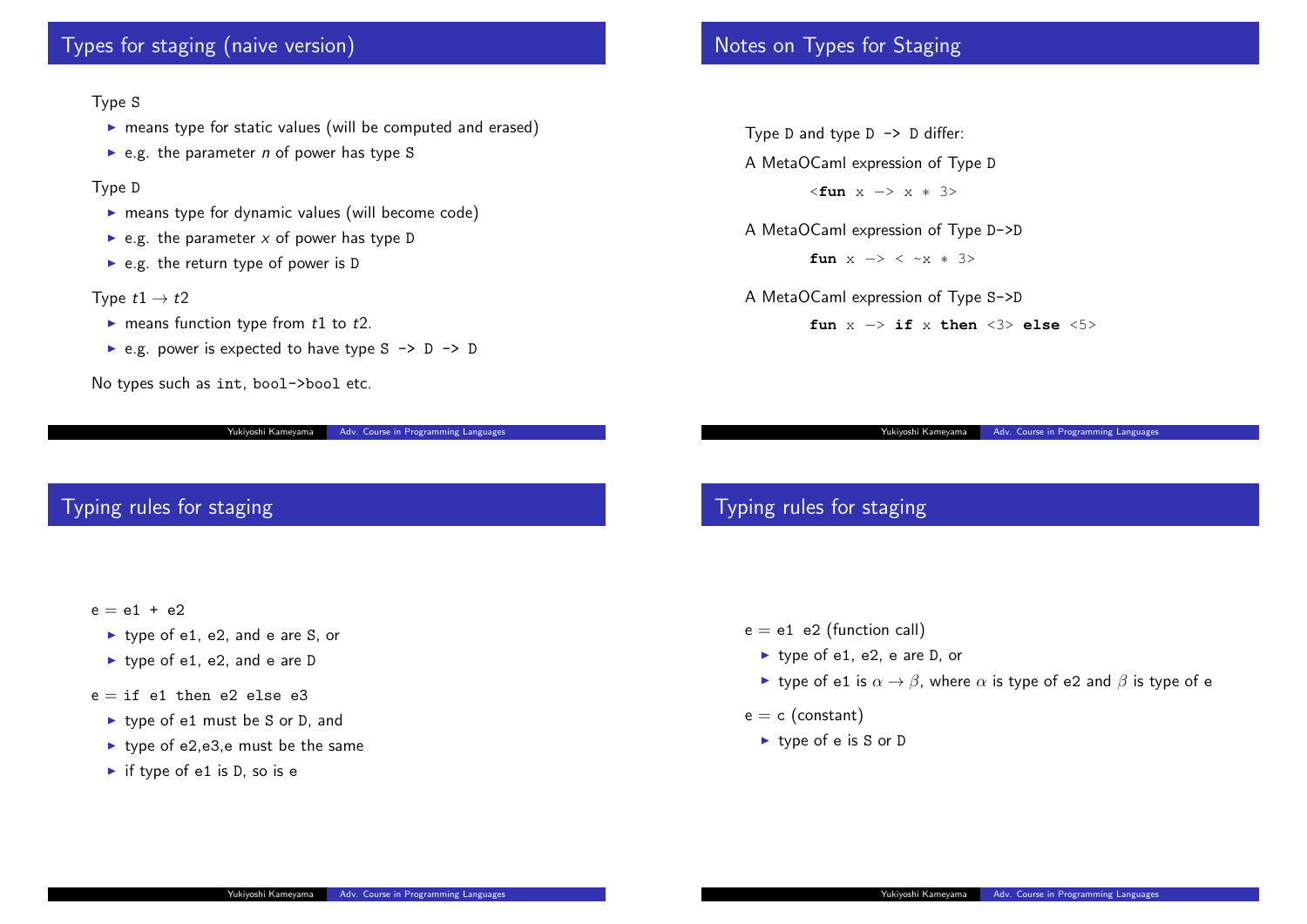# Example (1)

#### Power function:

```
let rec power n x =
       if n=0 then 1
       else x ∗ (power (n−1) x)
Suppose n : S and x : D, return type is D.
```
- ▶ power : S -> D -> D
- ▶  $(n=0)$  : S and  $(n-1)$  : S
- $\blacktriangleright$  1 : D or 1 : S
- $\blacktriangleright$  (power  $(n-1)$  x): D
- $\triangleright$  x\*(power (n-1) x): D, hence then-part also has type D.
- ▶ if ...then...else... : D (the same as the return type)
- $\triangleright$  Ok!

Yukiyoshi Kameyama | Adv. Course in Programming Languag

### Refined system

Static values can be lifted to [dynamic values.](#page-0-0)

lift 5  $\Rightarrow$  <5> lift 5 : int code lift : int *−*> int code, **or** S *−*> D

When we stage a program we are allowed to insert lift at any place.

# Example (2)

Gib function:

```
let rec gib n x y
       if n=0 then (x, y)else
       let (x1, y1)=gib
          (y1, x1+y1)
Suppose n : S, x : S, y:D
```
- ▶ gib: S -> S -> D -> *α*.
- $\blacktriangleright$  (n=0) : D or (n=0) :
- $\blacktriangleright$  (x,y) : S\*D and  $\alpha$ =S\*
- $\blacktriangleright$  (gib (n-1) x y): S\*I
- $\triangleright$  x1 : S and y1 : D.
- $\triangleright$  (x1+y1) is NOT typable

Yukiyoshi Kamey

# Example (2, again)

Gib function:

```
let rec gib n x y
  if n=0 then (x, y)else
  let (x1, y1) =gib
    (y1, x1+y1)
```
Suppose n : S, x : S, y:D

- $\blacktriangleright$  gib: S -> S -> D ->
- $\blacktriangleright$  (x,y) : S\*D and  $\alpha$ =S\*
- $\blacktriangleright$  (gib (n-1) x y): S\*I
- $\blacktriangleright$  (lift(x1)+y1) : D.
- $\blacktriangleright$  (x,y) in then-branch sh
- $\triangleright$  Ok! gib has type S  $\rightarrow$  S